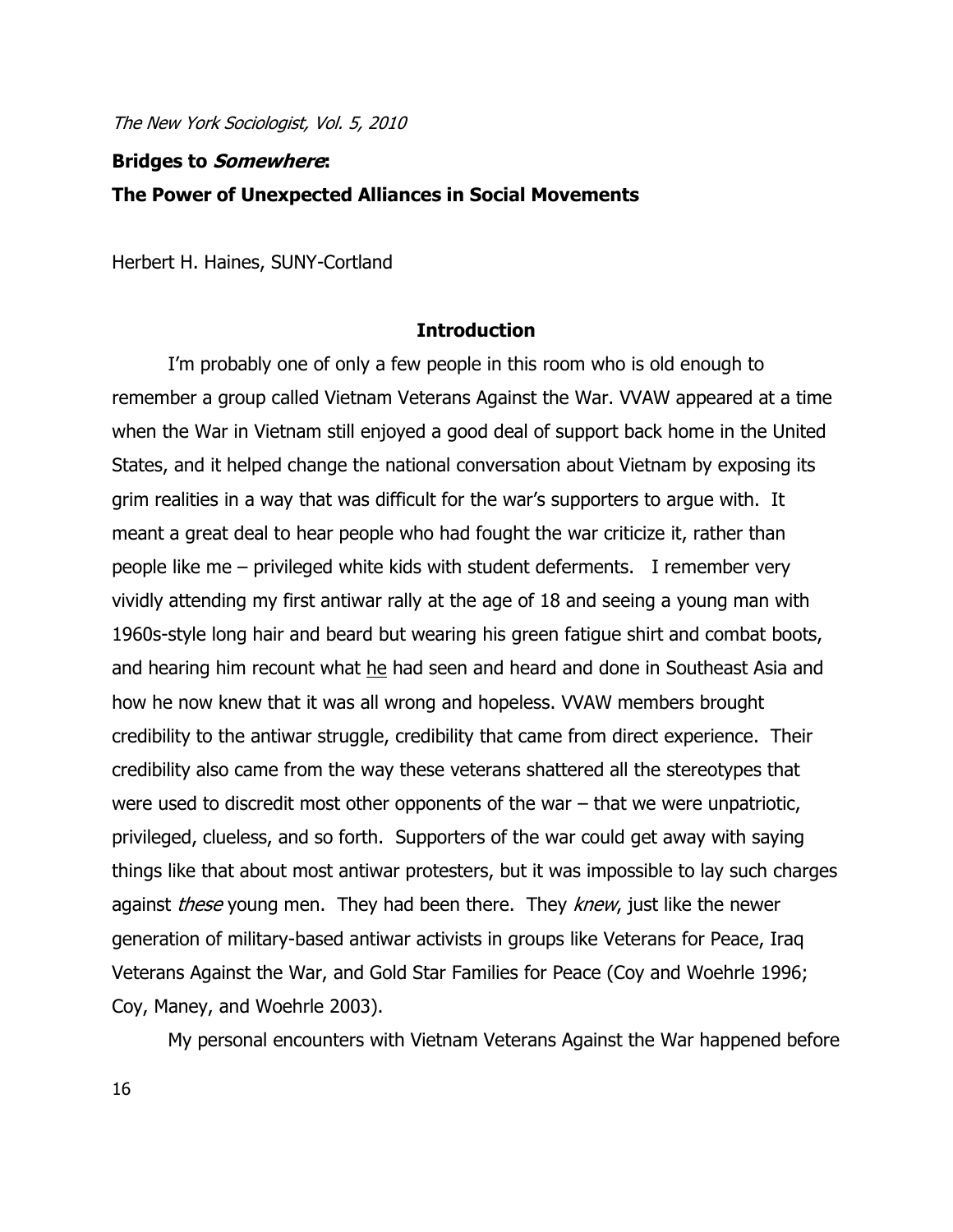I became a sociologist and long before I began studying collective action in a systematic way. But once my interests took that particular turn, a funny thing happened: in research project after research project, I kept running into activist groups in other social movements that bore a striking resemblance to VVAW. The first of these was involved in the anti-death penalty movement, which I studied very closely during the early 1990s and more casually since then. I remember encountering little groups of people meeting informally in the lobbies during the national conferences of the National Coalition to Abolish Capital Punishment, the most prominent organization of the movement during that period. They called themselves Murder Victims Families for Reconciliation (http://www.mvfr.org/). One of the organizers of that group was a woman from Richmond, Virginia that I met and later interviewed, Marie Deans. Neither she nor her husband had ever discussed the death penalty with each other, but after Marie"s mother-in-law was murdered, they realized that they both opposed the execution of the killer and were compelled to speak out against it. She later organized a loose network of people like herself – people who had lost loved ones to murder but who opposed capital punishment – that morphed into MVFR and subsequently two other national level groups, Murder Victims Families for Human Rights (http://www.murdervictimsfamilies.org/) and the Journey of Hope (http://www.journeyofhope.org/pages/index.htm).

Journey of Hope is not so much a *group* as it is an annual *event*. Every year, Journey members travel around a particular death penalty state and speak to community groups and on local radio shows. Their message, like that of MVFR and MVFHR, is that capital punishment is not only racist, expensive and unjust, but that by reopening wounds and promising a "closure" that rarely comes, it does more harm than good for the people that murder leaves behind, the victims' loved ones (King 2003; Pelke 2003; Scheffer and Cushing 2006).

Several years later, when I was in the midst of a study of the Drug Policy Reform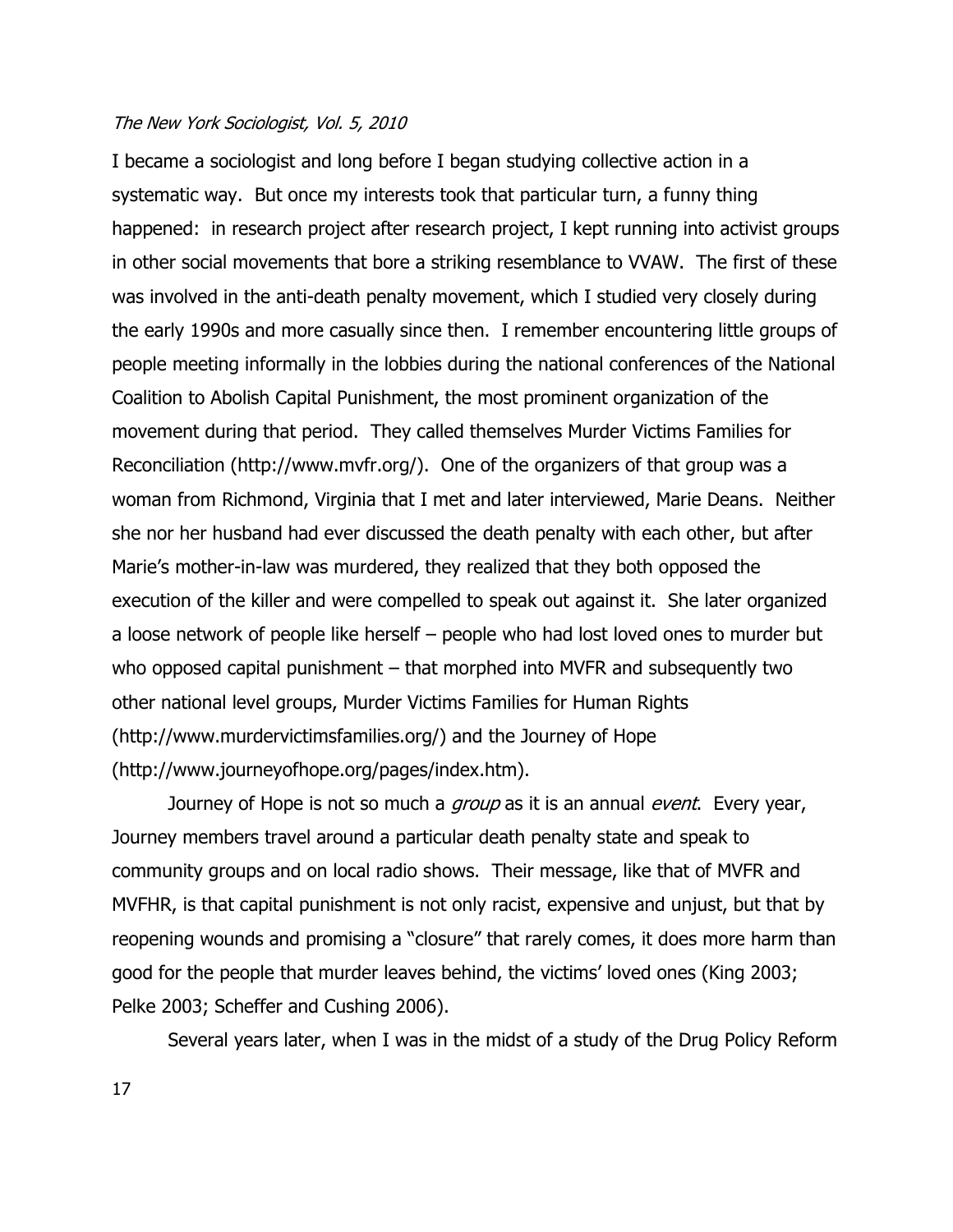Movement and attending conferences and rallies organized by groups like The National Organization for the Reform of Marijuana Laws and the Drug Policy Alliance, I again started running into another unexpected group of participants: law enforcement officers. Mixed into the diverse array of drug reformers was a contingent of disillusioned drug warriors who had reached the conclusion that there need to be major changes in the nation"s drug laws. Indeed, many of them called for outright legalization of all drugs. Several years ago, these disillusioned cops, prosecutors, and judges coalesced into a group called Law Enforcement Against Prohibition (http://www.leap.cc/cms/index.php), which now claims 15,000 members (not all of whom are involved in the criminal justice and judicial systems) in 86 countries. LEAP operates a speakers" bureau which spreads the word to audiences at home and abroad about how the wisest course is to do for drugs what we did for alcoholic beverages in 1933: legalize them so we can more effectively regulate them.

The last of these VVAW-like groups that I have investigated systematically is active in the Pro-Life movement, but its members also often participate at anti-death penalty events. It is called Feminists for Life of America. Pro-life feminists maintain that the freedom to choose abortion is antithetical to true feminism – the feminism of the "founding mothers" like Susan B. Anthony and Elizabeth Cady Stanton – and that it is in no way essential to women's rights (Kennedy 1997; Derr, Naranjo-Huebl and McNair 1995). Unlike most pro-life activists, many FFLA members subscribe to a "consistent life ethic" which leads them into anti-war and anti-death penalty activities as well as opposition to abortion. Meanwhile, they actively support feminist goals other than reproductive rights; e.g. equal employment opportunity and freedom from domestic violence.

As one might imagine, many of FFLA"s alliances are uneasy ones. Because of their consistent life ethic and their advocacy of unorthodox combinations of claims, prolife feminists seem never be completely welcome in any of the coalitions they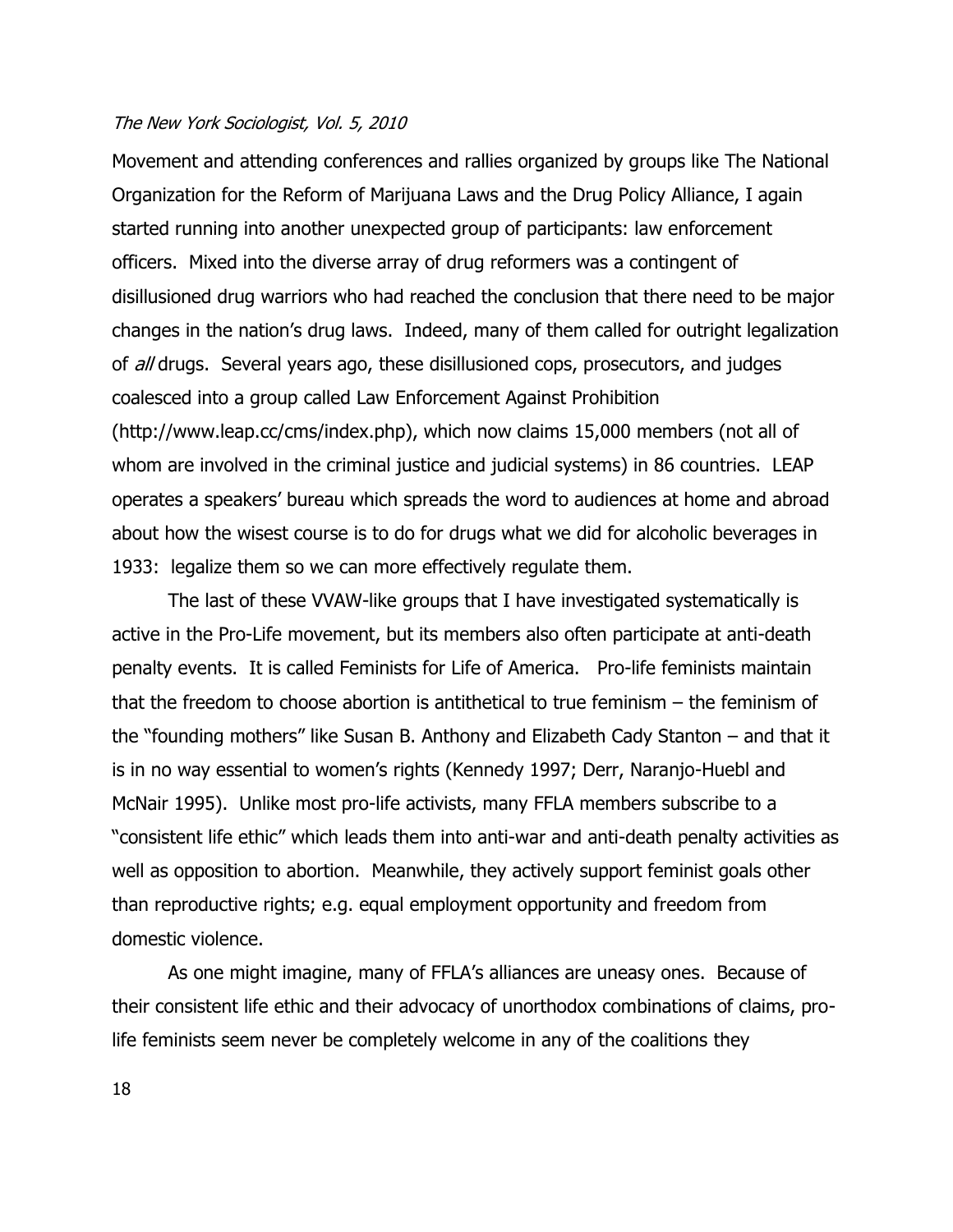participate in or seek to participate in. Mainstream feminists, for instance, are quite uncomfortable with the anti-choice stance of Feminists for Life, and many pro-life conservatives don"t like them because they are unabashedly feminist, anti-war, and anti-death penalty – and in favor of policies like universal health care. Many death penalty opponents get nervous whenever anyone links the death penalty to anything else that may threaten support on their single issue, especially something as contentious as abortion.

#### **Bridge Activism**

Initially, I started calling groups like these "wildcards." Perhaps you see the idea behind this term. It was my notion that, just like a joker and a one-eyed jack may make a winner out of what was otherwise a mediocre poker hand, the presence of "wildcard" actors like the ones I have described can make the "host movement" – the larger social movement that the wildcards are part of – more competitive almost overnight. Host movements usually understand this perfectly, and do everything they can to assist the wildcard in organizing, as the National Coalition to Abolish the Death Penalty did for the murder victim's groups.

But to quickly explain the title of this presentation, I eventually turned away from the label "wildcard" in favor of a term that is less colorful, but a bit more precise: movement bridge actors. I use the plural noun "actors" because, while they are usually groups or organizations, they can also be individual actors. Somebody like David Frum comes to mind, a former Bush speechwriter who has become so vocal a critic of the Tea Party and of Congressional Republicans that he got himself fired from the American Enterprise Institute. This in turn made him something of a darling of the left, and a frequent guest on MSNBC. Frum is a "bridge actor."

The "bridging" that these actors do can be of two sorts. First, they can literally  $bridge two movements - or at least attempt to do so. This is what Feminists for Life$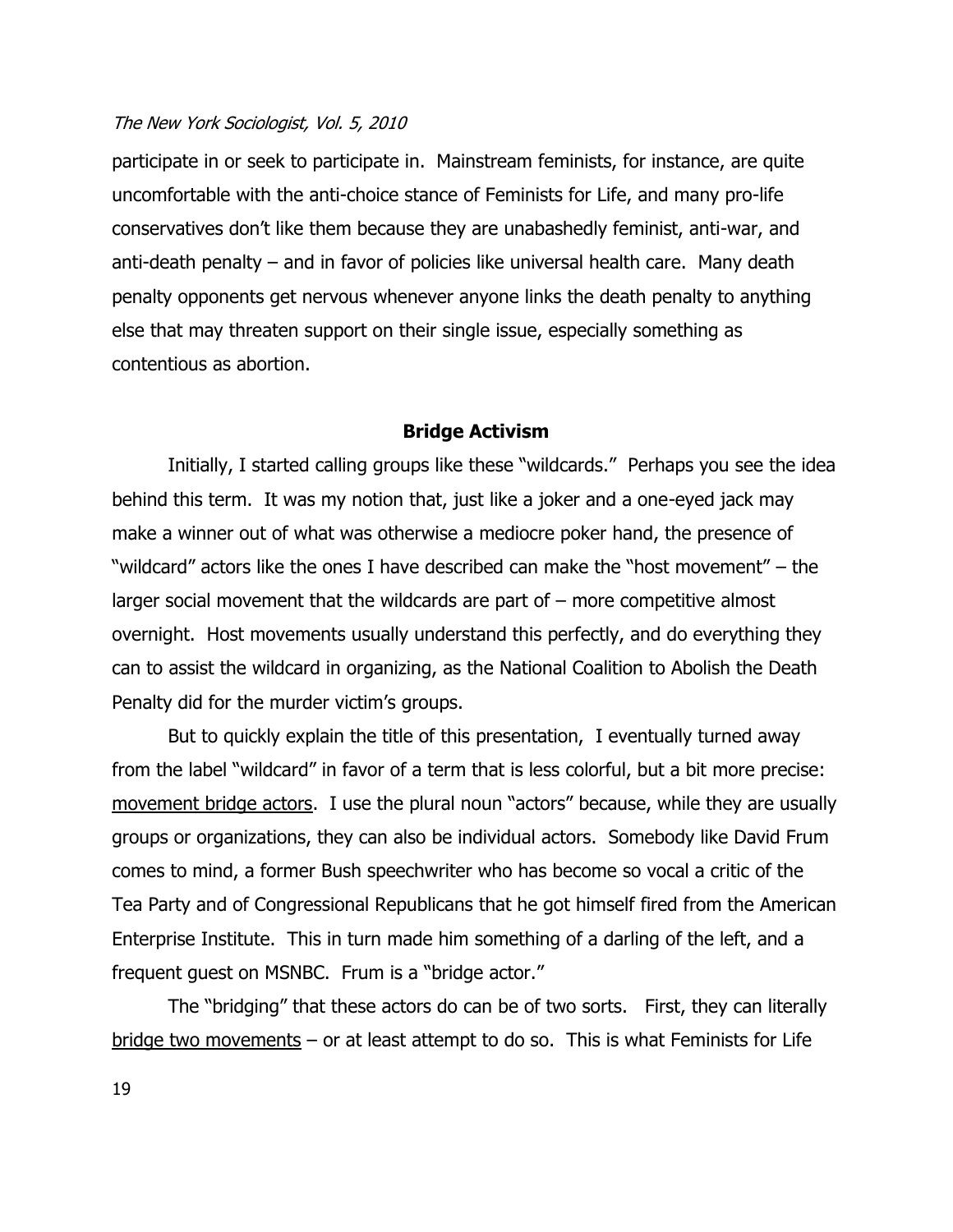purport to do. FFLA says – if I might paraphrase – "we are feminists AND we are prolife, and we are all about fighting abortion AND expanding rights and opportunities for women  $-$  real rights, not phony ones like abortion." Indeed, Feminists for Life maintains that "reproductive rights" was a diversion that was used to throw the Women"s Movement off track in the 1960s and to keep it from pursuing what both women and their children really needed, like universal health care, family leave and equal pay for equal work. FFLA tries, at least rhetorically, to be part of two different movements which in their view ought to be natural allies, and to bring them back together like they once were.

The other sort of "bridging" – more common, I think – is where bridge actors attempt to bridge two identities. Death penalty opponents are supposed to be "disconnected liberals," right? They"re assumed to be people who live in safe neighborhoods and work in academic ivory towers, untouched by violent crime, where they have the luxury of feeling sorry for vicious killers?! But MVFR says, "wait, not so fast!  $We^{\prime}$ e not disconnected liberals with our heads in the clouds. We've been there. We know what it's like to get that awful phone call at 2 o'clock in the morning! We know what it's like to have to identify our own child's body, to sit through a capital murder trial and hear the murder recounted in grisly detail and to see those horrible crime scene photos as they are introduced as evidence. But you know what? The tough-on-crime politicians and D.A."s don"t speak for us!" MVFR and MVFHR link the identities of *victim* with that of death penalty opponent, redefining both in the process. LEAP does the same thing, linking the identities of the hard-nosed cop and the drug reformer, mixing a little more "blue" into the "tie-dye." And of course, by linking the two identities – victim with abolitionist, law enforcer with drug legalizer – successful bridge actors radically transform the narrative of their movement, and confuse the narrative of their movement's opponents.

There"s so much about these folks and their experiences that I could talk about.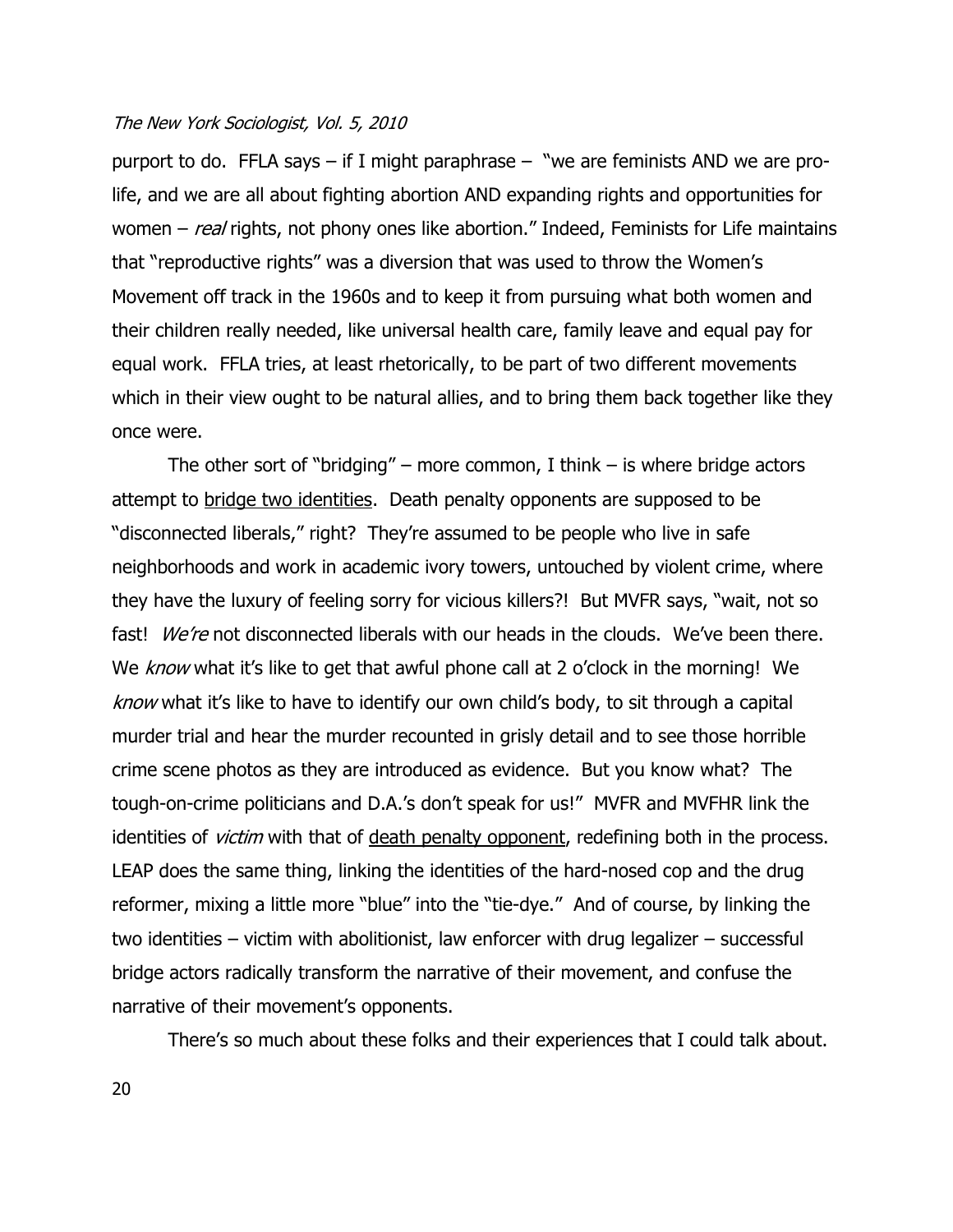In fact, I'd love to just spend the rest of my time at the podium relating some of their individual biographies, which are invariably dramatic and moving! If you are interested in learning more about them, you can get many of those stories by going to the various web sites for these groups. Instead, I want to use the remaining time to discuss a few of my observations about bridge actors in the three movements where I"ve studied them. The observations will be as follows:

- 1) Bridge actors matter. If skillfully deployed, bridge actors can be game changers, neutralizing some of their host movements" disadvantages.
- 2) "Skillful deployment" requires an often delicate sort of identitymanagement designed to fend off challenges to their legitimacy.
- 3) Bridge activism "ain't for sissies!" It's "high-risk activism" in that speaking out in unorthodox ways often alienates actors from people they care about, and exposes them to all sorts of social sanctions.
- 4) Despite the obvious benefits of bridge actors for their host movements, they also introduce built-in tensions and pitfalls that often arise and pose threats to most movements.

## **Bridge Activism Matters**

So let me begin with the observation that movement bridge actors matter. They matter because they are people who can make credibility claims that come either from personal experience or from allegiances that violate commonly accepted stereotypes – or both. My opening remarks about Vietnam Veterans Against the War illustrate this, and in the same sense, most people tend to defer to the views of police and victims (or co-victims) when it comes to crime. They"ve "been there," and we assume they see and understand things that we don"t necessarily see. Thus, they strengthen the claimsmaking of their host movement by enhancing the narrative fidelity (Snow and Benford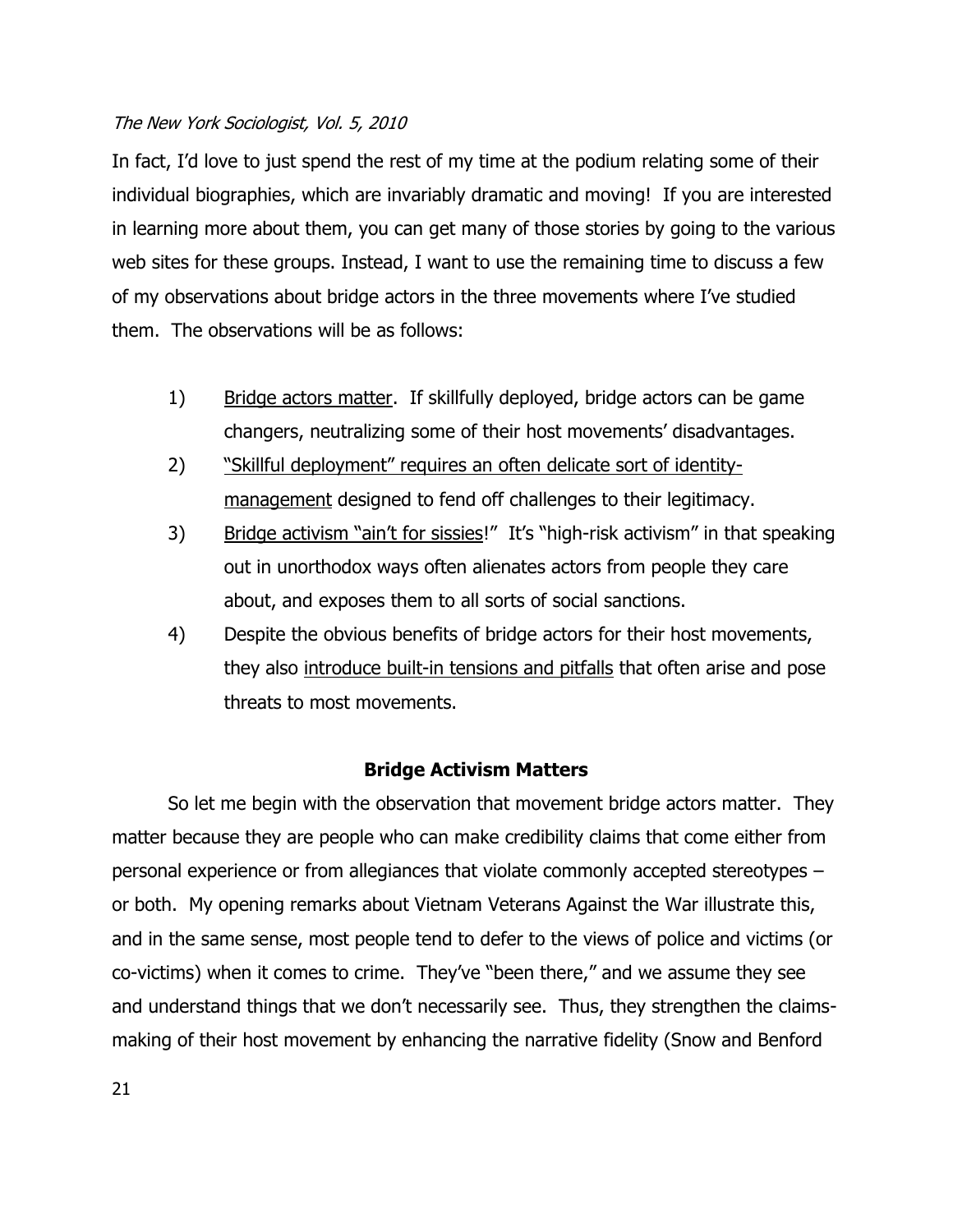1988) of their host movement's frames.

And when their assumed credibility is combined with unexpected opinions – when they're *against* something we expect them to be  $for$  – they become "attention magnets." This is especially true of the press, which means that bridge actors seem to be inherently newsworthy. Here is another very important reason why bridge actors are so valuable to their host movements – they attract attention to the cause. We"re seeing this right now in California, where voters will be deciding on November 2 whether or not to legalize the non-medical use of marijuana. The media in that state have been practically falling over themselves to put people from Law Enforcement Against Prohibition on camera, usually on a split screen with an opponent of Proposition 19, in hopes that an exciting verbal fireworks will ensue. You can"t buy that kind of publicity! I don't know how things are going to go for Proposition 19 on election day<sup>1</sup>, but from all appearances, LEAP will deserve a lot of the credit if it does well.

So bridge actors bring a lot of "street cred" to the table, and they attract a lot of attention. They also have the potential of providing space for broader mobilization. For example, pro-life feminists claim that there are plenty of women who are uncomfortable about abortion, but who won't come out and say so because it is "politically incorrect" – an apparent violation of their feminist loyalties. These women supposedly feel that they have to choose between the two, that they can't be both pro-woman and anti-choice. And when only pro-choice feminists speak out, we are left with the impression that abortion and feminism are inextricably linked. Feminists for Life claim that by speaking out against abortion, they can give these closeted pro-lifers the space to become actively involved on both fronts, which strengthens both movements. In the language of social movement theory, this is a perfect example of frame alignment (Snow, et al. 1986).

Similarly, I've been told by many of the bridge actors I've interviewed that they are also think they provide "political cover" for policymakers who had previously been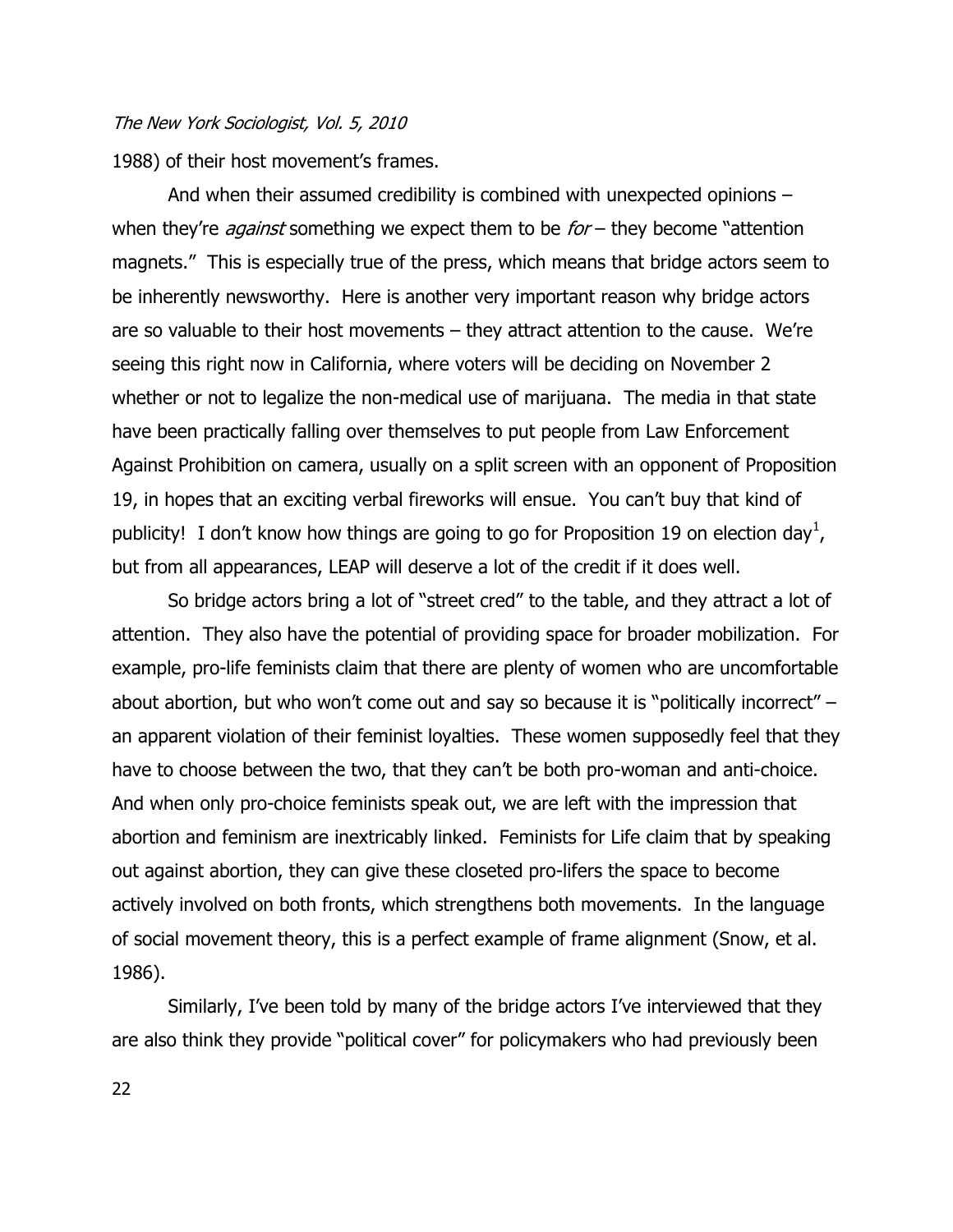reluctant to take the "right" stand on whatever issue it is. For instance, I"ve heard the same story over and over from Murder Victims' relatives – about how they were testifying at a state legislative hearing somewhere or other, and they"ve had a legislator come up afterwards and say "you"ve given me a way to vote against the death penalty without being branded 'anti-victim.' By speaking out, you've made it possible for me to follow my conscience and vote the way I've always wanted to vote. Thank you." So even when they don't change somebody's mind, bridge actors may nevertheless help a policymaker do something that she wanted to do in the first place, but couldn"t. For those of you familiar with social movement theory, you can think of this as a "radical flank effect-in-reverse." Radical flank effects (Haines 1984, 1988; Conner and Epstein 2007; Downey and Rohlinger 2008) occur where the "extremists" in a movement make the "moderates" look even *more* moderate just by extending the movement's horizon. What bridge actors do is almost like a "moderate flank effect." They can help make fairly "radical" proposals seem more reasonable simply because *they're* the ones who are speaking out. "How crazy can drug legalization be if all these cops are for it, right? Cop"s aren"t wild-eyed radicals! They"re . . . well, they"re COPS!"

It's very difficult, of course, to precisely measure the impact that bridge actors have, to prove that "bridge activism matters." This is all anecdotal. And even though I may have said that bridge actors can be "game changers," I admit that I don"t have compelling empirical evidence to back up such a claim. But it is perfectly reasonable to hypothesize that skillful deployment of bridge actors can be an important variable in successful outcomes. For now, I"ll have to leave it at that. There are a handful of other people besides myself who are starting to look at bridge activism from different angles, and I'm hoping that we may be able to speak to this more conclusively in the future.

#### **The Management of Bridge Identities**

The second observation I said I want to make gets back to the idea of skillful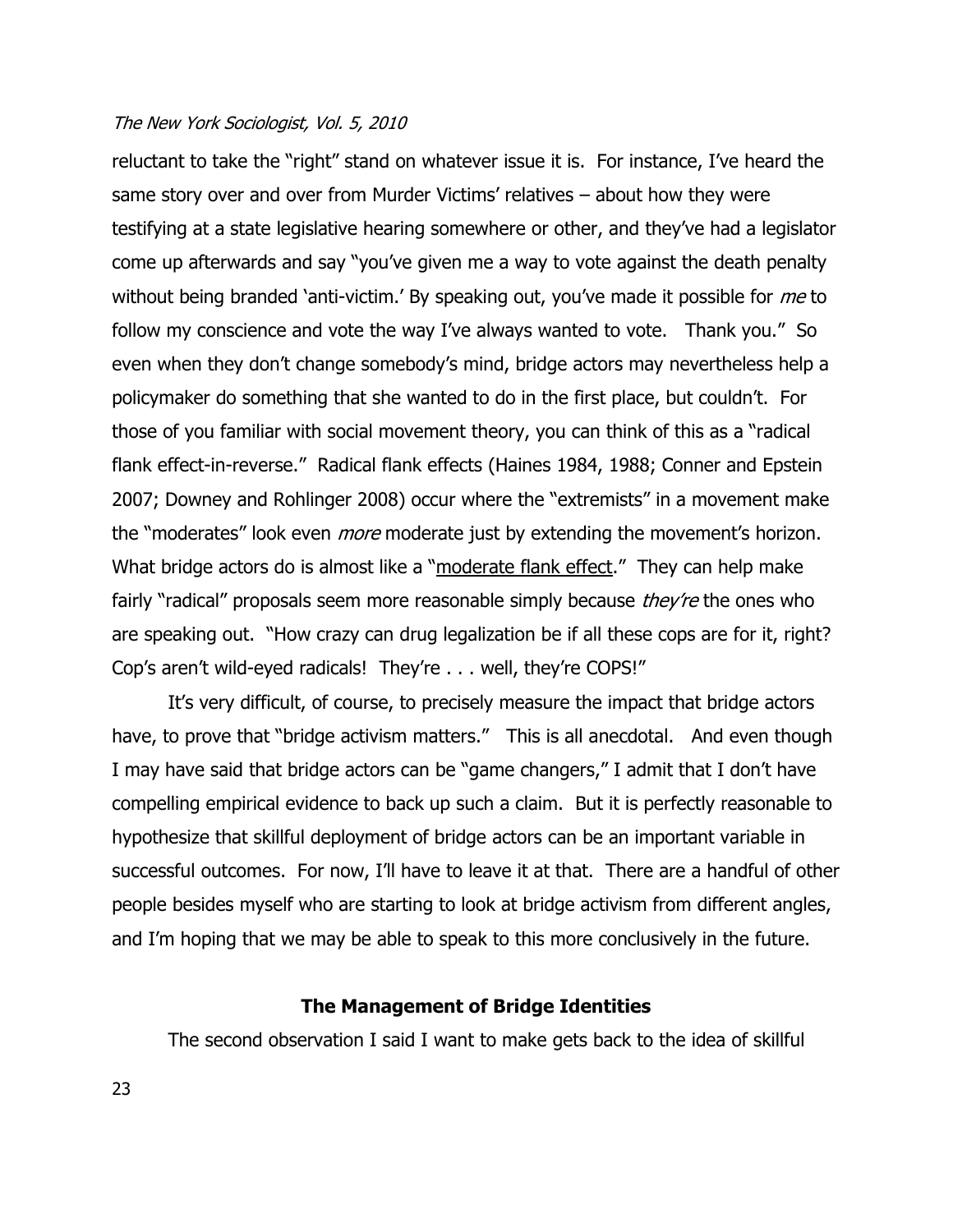deployment. Neither a pro-life feminist nor an antiwar combat veteran, nor any other bridge activist is going to have much impact if

- ∙ people think their personal story is made up or exaggerated,
- ∙ people think they"re the only one who feels this way,
- ∙ people think they"re just some alienated nut-job seeking attention,
- ∙ or if people suspect they"re being somehow bribed by the movement to say what they're saying.

Each of these are charges that are often leveled at bridge activists – especially the idea that *most* people in their shoes feel differently. MVFR/HR activists say that after their audiences get over the shock that they don"t want the S.O.B. who killed their daughter or husband or whomever to die for it, the next step is often to say, "Well, there's no way that  $I'd$  feel that way if this happened to me, and it can't be true that other people in your situation agree with you!"

Everything rides on how the bridge actor responds to such challenges to their legitimacy. And the way bridge actors respond is a key element in their unique way of framing their issues. The MVFR response usually boils down to something like, "I know that not all survivors feel this way. Many are trapped by their rage and their grief, and I know how that feels. But there are more of us than you think." Members of Law Enforcement Against Prohibition respond to similar challenges in two ways. First, they point to LEAP"s rather large membership to show that they"re not the isolated exception. Second, they claim that there are even *more* drug war skeptics in law enforcement positions who are prevented from speaking out by occupational pressures. And on that point, they're probably right. I'll come back to this.

In the interest of time, I won't go into more of the ways in which opponents attempt to discredit bridge actors and the strategies those actors use to legitimate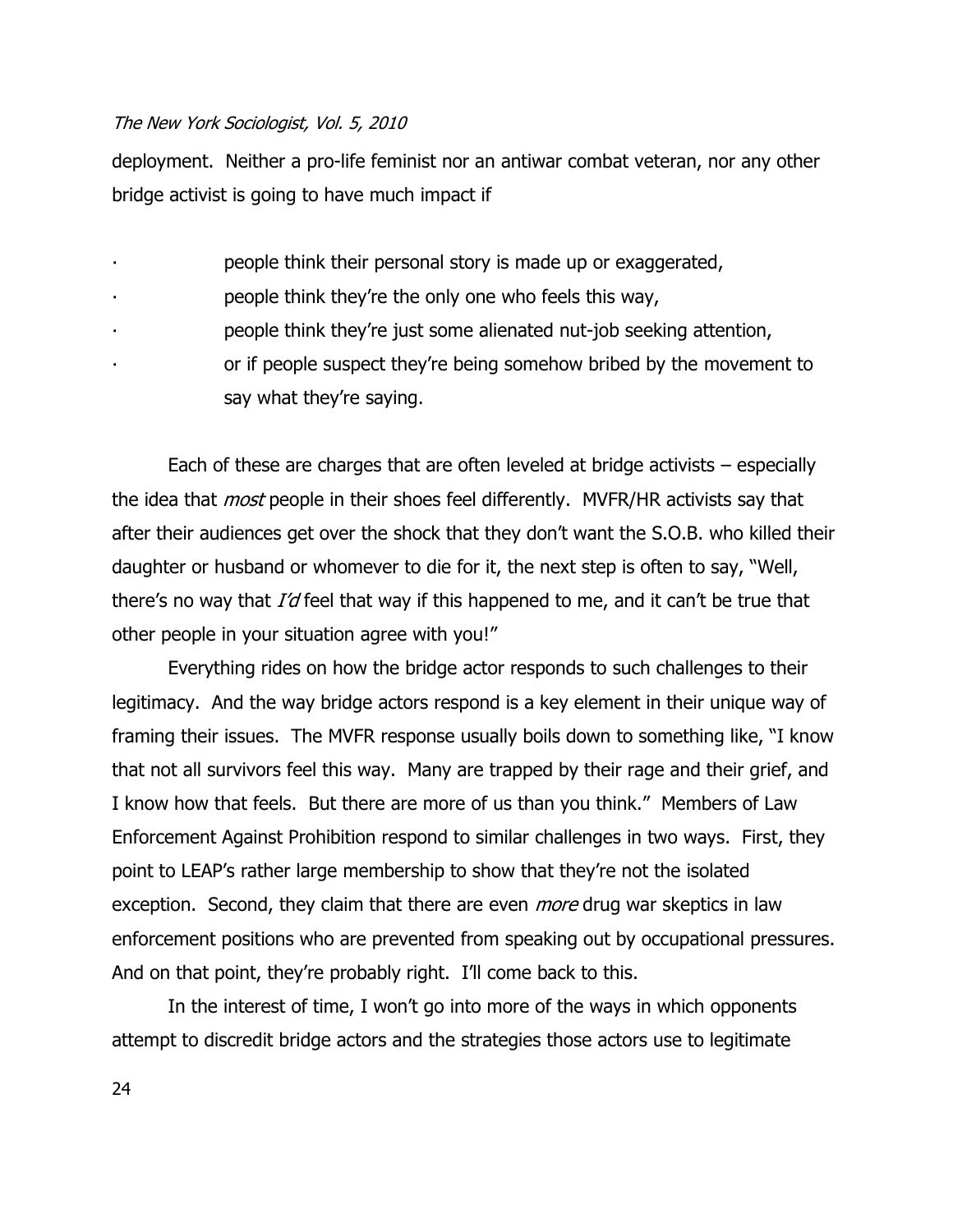themselves. I"ll only repeat the main point, which is that bridge actors have to be able to deflect these challenges if they"re to exploit what they bring to the debate. This is something that they talk about among themselves, and share stories about, and strategize about.

#### **Bridge Activism "Ain't for Sissies"**

My point in saying that "bridge activism ain"t for sissies" is to emphasize that bridge activists – whether they"re pro-life feminists or anti-death penalty homicide survivors or legalizer-cops – often face some substantial costs when they speak out. The two founding members of FFLA, for instance, were allegedly thrown out of the Columbus, Ohio chapter of N.O.W. for their pro-life heresy. They maintain, of course, that the mainstream women"s movement was no longer worth being part of! The disaffection was quite mutual. But this is not always the case. Many of the murder victims' families that I've gotten to know have paid the most heart-wrenching costs. Many of them are no longer on speaking terms with at least some of their relatives, who see them as traitors and turncoats, as having betrayed their fallen loved one. As "not loving \_\_\_\_\_\_ enough to do what is right." This is a huge price to pay, because the alienation of other family members is now heaped on the loss they have already experienced as the result of the murder.

Co-victims who don"t want the death penalty sometimes also get the cold shoulder from the justice system. Renny Cushing, whose father was murdered and who now serves as executive director of Murder Victims Families for Human Rights, talks about how the police and prosecutors distinguish between "good victims" and "bad victims," and treat the former with more respect than the latter. Among other things, "good victims" are victims who help the state pursue the harshest possible punishment for criminals. "Bad victims" are the ones who don"t. There have been cases in which prosecutors have prevented "bad" (i.e., anti-death penalty) family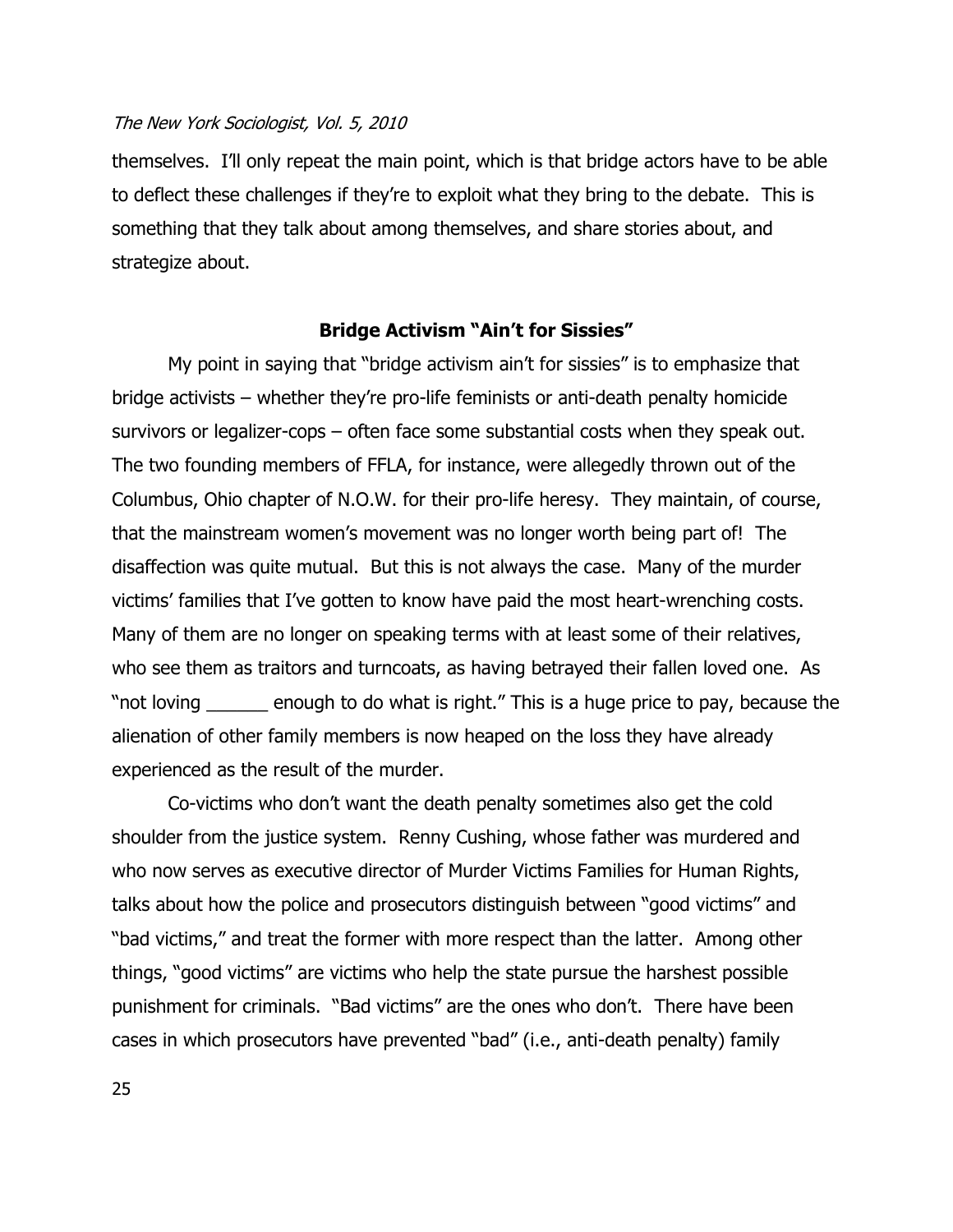members from testifying at clemency hearings, and on occasion they have faced greater difficulties in receiving victim compensation under state programs after having run afoul of the prosecutor's office.

In the case of LEAP, the price for speaking out against the War on Drugs can be alienation from one"s fellow cops, but it can also be disciplinary suspensions, being passed over for promotions, and the like. When it comes to the drug war, after all, law enforcement agencies have a lot at stake! Substantial portions of law enforcement budgets, for instance, are often earmarked for drug enforcement purposes, and drugrelated civil asset forfeiture in particular became a major source of funding for local law enforcement agencies after the late 1980s (Williams 2002; Williams, Holcomb, Kovandzic and Bullock 2010; Worrall 2004). So even though drug enforcement may be a distraction from more important types of police work in the eyes of many police, preaching legalization is a bit like biting the hand that feeds you. This is why most of the truly active and outspoken members of LEAP are *retired* cops and prosecutors and judges who are less vulnerable to most pressures and sanctions. Incidentally, LEAP speakers bureau participants are always careful, when introducing themselves to audiences, to emphasize that they "retired" cops rather than "former" cops, so as to avoid the impression that they left law enforcement under mysterious or unfavorable circumstances. This relates back to the matter of identify management that I spoke to earlier.

These often painful sanctions against those who speak out undoubtedly have the effect of silencing many of those who might otherwise expand and strengthen the bridge components of social movements. But this becomes part of the bridge actors" narrative. It allows them to say, in effect, "there are lots of us who feel this way, but many more have been intimidated into silence." In this way, bridge actors can claim numbers that they can"t actually produce at a protest event or on a membership roster. But they're probably right in most cases. It takes a lot of courage for people to burn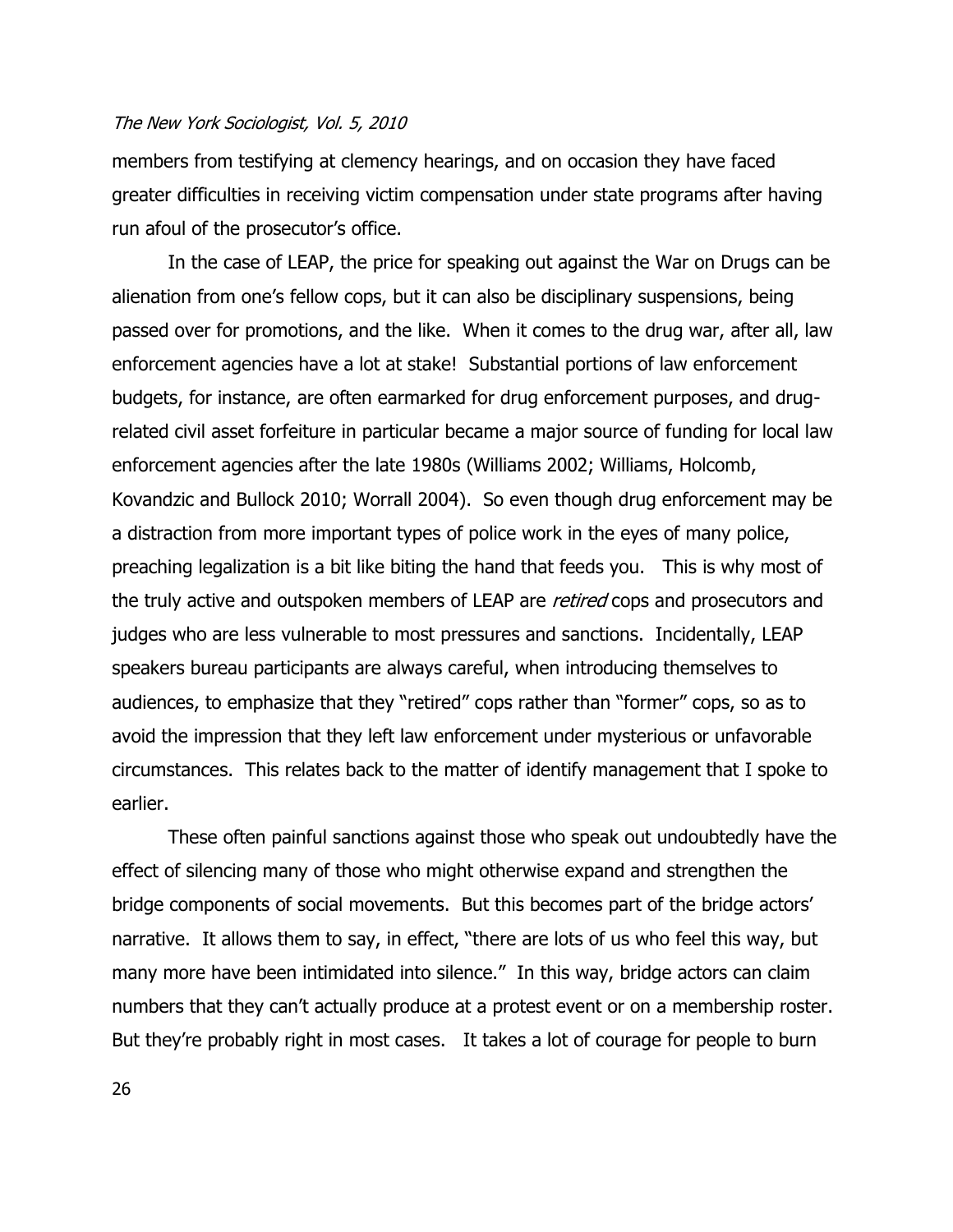bridges and sever relationships in order to do what they feel is right, much more courage, I think, than when we throw ourselves into causes that all our friends and loved ones are also more or less supportive of. This makes me respect these folks enormously, even when I don"t agree with them.

#### **Bridge Activism and Intra-Movement Conflict**

The fourth and final observation I"d like to share with you is that bridge activism can have both an upside and a downside for the larger movements they participate in. The upsides are obvious: the peace movement is strengthened and legitimized when returning vets and their families take part; the drug reform movement is strengthened and legitimized when retired detectives and D.A."s become prominent members of their organization, and so forth. What downside could there possibly be?

The downside comes from the fact that bridge actors may bring different perspectives and priorities which can sometimes clash with those of the existing host movement. This is obviously the case with pro-life feminists, whose heretical interpretations of first-generation icons and so forth lead to their being shunned by most mainstream feminists. But in my experience, the clearest example of a downside – and mind you, this is a downside that hasn"t yet become problematic and may never become truly problematic  $-$  is found in the cases of the murder victims' families groups. If you"re familiar at all with the struggle against capital punishment, you know that "humanizing" death-row convicts and empathizing with their plight – and yes, even seeing them as "victims" in a sense  $-$  is part of the traditional "culture" of the movement. Why? Because capital punishment looks very different when you start thinking of the people we execute as more than just a mugshot in the newspaper. But murder victims families come to the capital punishment issue through a very different doorway than do other abolitionists. For many of them  $-$  some, not all  $-$  this isn't about "forgiveness" or pity for death-sentenced inmates. And it"s not necessarily about the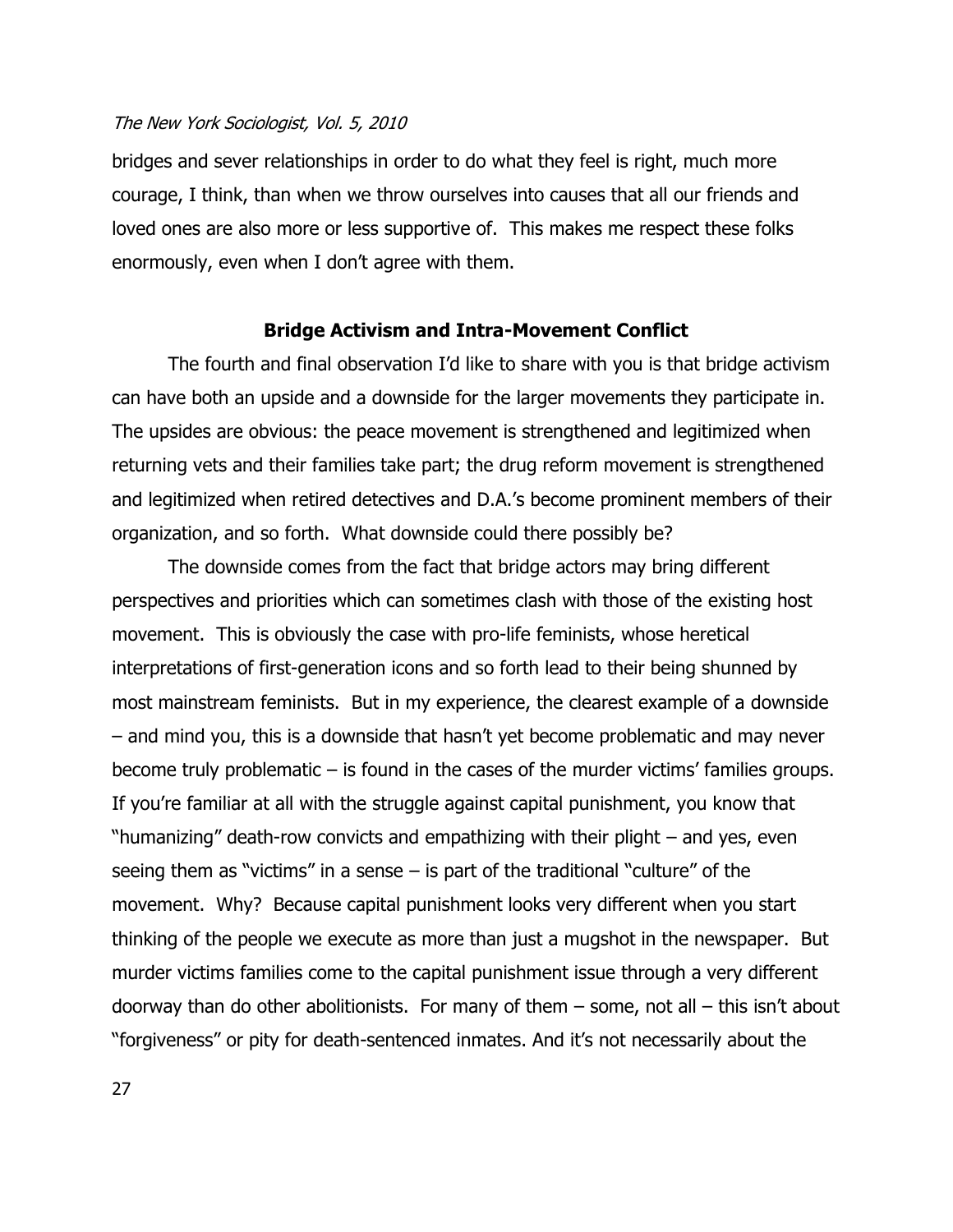needs of the people on death row. It's about *their* needs, the needs of the victims and ones left behind – the real needs, not just the phony needs as framed by prosecutors who may want to use victims for their own cynical purposes.

So there are family members of murder victims who feel very strongly that it is their experiences that ought to be the primary elements of the anti-death penalty struggle. As one informant put it to me in an interview, "[r]acism and cost and miscarriages of justice are important, sure, but the main thing ought to be about how the death penalty marginalizes and betrays victims." This is a common feeling. Another victim-activist, who was responding to my question about how much higher the profile of victims had become in the annual meetings of one of the main movement organizations, said "yeah, that's true, and it's nice and all. But the [victim's families] profile isn't nearly as high as it *ought* to be! The next conference ought to be organized completely around victims and their needs." As we talked about this more, she revealed that victims' families sometimes feel as if they're "used" by the anti-death penalty organizations, "trotted out" in front of the cameras when they"re needed, but then put back on the shelf.

In addition to frame-priority disputes such as this one, the co-existence of bridge- and nonbridge-segments in a movement can sometimes lead to very bitter internal conflicts over specific strategic or ideological matters. Many traditional abolitionists are nearly as opposed to life-without-parole (LWOP) sentences as they are to the death penalty itself. "I refuse to trade quick executions for slow ones," one informant told me. "Because that's all LWOP is  $-$  a slow death sentence."

Well, many victims' families don't see it this way. A member of the MVFHR board, a Chicago woman that I"ll call "Jill," had lost her sister, brother-in-law, and unborn nephew in a thrill killing by a wealthy suburban high-school kid. When the prosecutor attempted to exploit the case to push for the extension of the death penalty to 17 year-old murder defendants (which had not yet been ruled unconstitutional by the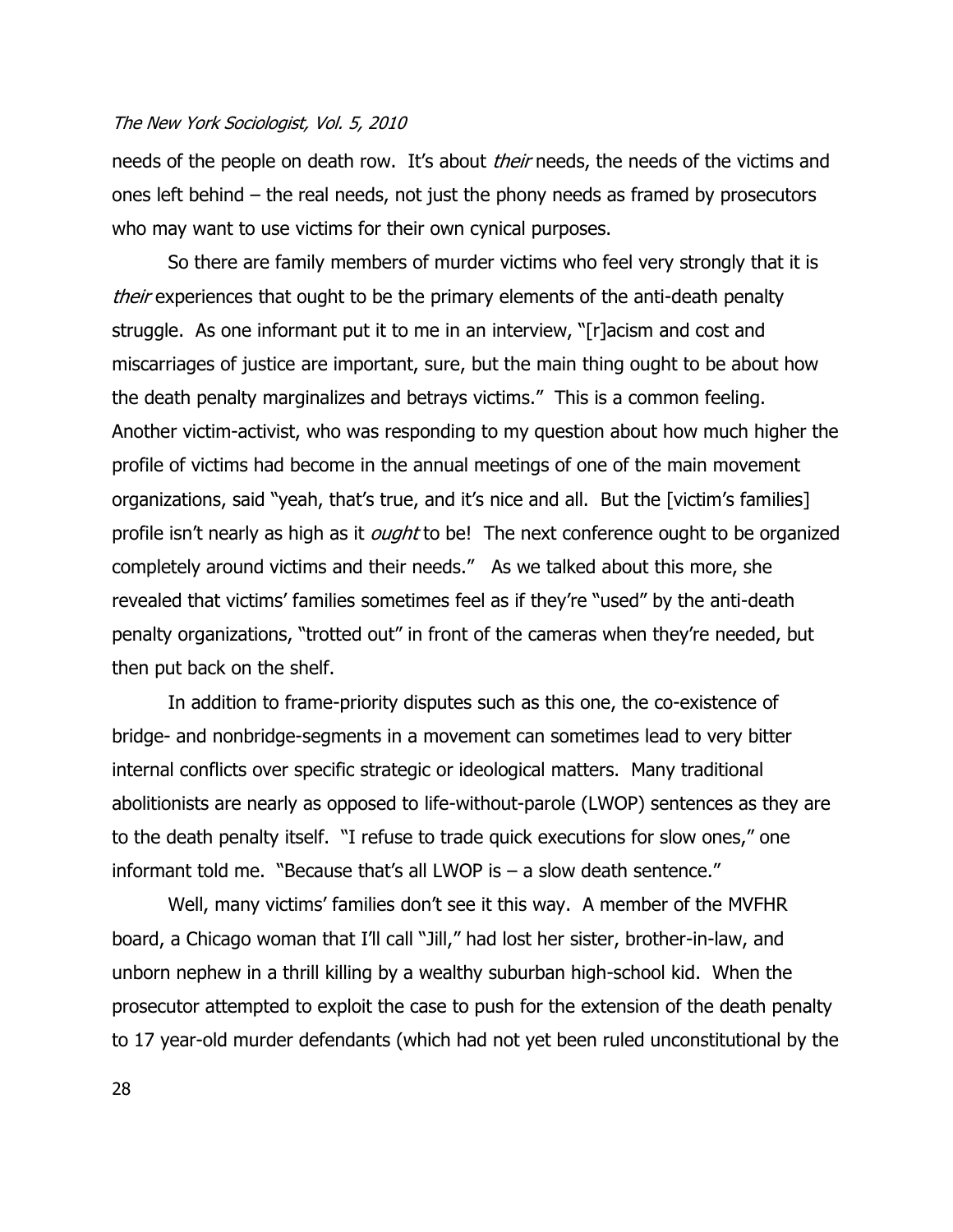Supreme Court but was not available in Illinois), she threatened to oppose him in public. The killer was sentenced to life without parole. But later, many of the people with whom Jill had worked for a death penalty moratorium in Illinois began agitating for a retroactive abolition of life-without-parole. If successful, this might have allowed the murderer of her sister and her family to have been re-sentenced. Jill felt betrayed, not only because she believed LWOP to be the appropriate sentence in some cases, but also because she felt that this would damage the anti-death penalty cause by allowing opponents to portray LWOP as an abolitionist ploy, a "Trojan horse."

These kinds of tensions, of course, are inherent in movement coalitions of all sorts. Nevertheless, I think we need to look at them very closely as we explore the important role of bridge actors in collective action, and to the ways in which the competing perspectives of bridge actors and host movements negotiate their differences and avoid schisms.

So, to wrap up, I think that what I"ve chosen to call "bridge activism" is a very important part of many social movements, but a part that hasn"t yet been adequately theorized or researched. For a while, it seemed like I was the only person looking at "wildcards" or "bridges" in any systematic way, but that's no longer true. A small group of researchers (Coy and Woehrle 1996; Coy, Maney, and Woehrle 2003; Hipsher 2007) have now addressed the issue from other angles. And I am also aware of some as-yet unpublished work by others which will cast further light on the dynamics of bridge activism when it becomes available. So hopefully, we"ll soon be able to piece together a more complete picture of how movement bridges work and the impacts they have in a wider range of movements in the future. Thanks very much for listening.

#### **REFERENCES**

Conner, Alana and Keith Epstein. 2007. "Harnessing Purity and Pragmatism."

Stanford Innovation Review (Fall):61-65.

29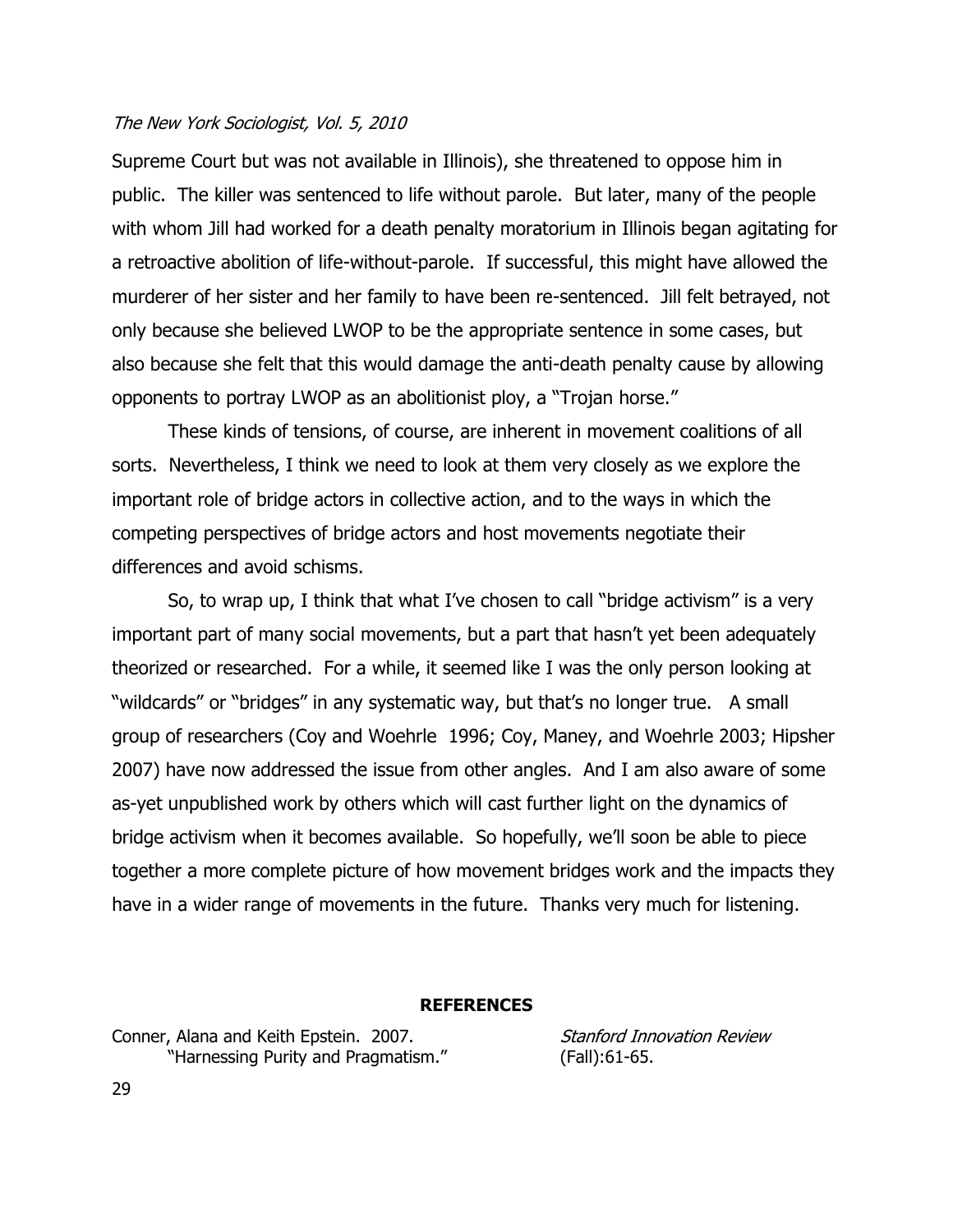- Downey, Dennis, and Deana A. Rohlinger. 2008. "Linking Strategic Choice with Macro-Organizational Dynamics: Strategy and Social Movement Articulation." Research in Social Movements, Conflicts and Change 28:3-38.
- Coy, Patrick G., and Lynne M. Woehrle. 1996. "Constructing identity and oppositional knowledge: The framing practices of peace movement organizations during the Persian Gulf War. Sociological Spectrum 16:287-327.
- Coy, Patrick G., Gegory M. Maney, and Lynne M. Woehrle. 2003. "Contesting Patriotism." Peace Review 15(4):463-70.
- Haines, Herbert H. 1984. "Black radicalization and the funding of civil rights: 1957-1970. Social Problems 32(1):31-43.
- Haines, Herbert H. 1988. Black Radicals and the Civil Rights Mainstream, 1954-1970. Knoxville, Tennessee: University of Tennessee Press.
- Hipsher, Patricia L. 2007. "Heretical social movement organizations and their framing strategies." Sociological Inquiry 77(2):241-63.
- Kennedy, Angela (ed.). 1997. Swimming Against the Tide: Feminist Dissent on the Issue of Abortion. Dublin, Ireland: Open Air.
- King, Rachel. 2003. Don't Kill in Our Names: Families of Murder Victims

Speak Out Against the Death Penalty. Piscataway, NJ: Rutgers University Press.

Derr, Mare Krane, Linda Naranjo-Huebl and Rachel McNair. 1995. Prolife Feminism, Yesterday and Today. New York: Sulzburger and Graham.

McKinley, Jesse. 2010. "Backers of Legal Marijuana Find Silver Lining in Defeat of California Measure." New York Times. Retrieved January 5, 2011 (http://www.nytimes.com/2010/11/1 4/us/14pot.html).

- Pelke, Bill. 2003. Journey of Hope ... From Violence to Healing. Bloomington, Indiana: Xlibris.
- Scheffer, Susannah and Renny Cushing. 2006. Creating More Victims: How Executions Hurt the Families Left Behind. Cambridge, Massachusetts: Murder Victims for Human Rights.
- Snow, David A. and Robert D. Benford. 1988. "Ideology, frame resonance, and participant mobilization." Pp. 197-217 in B. Klandermans, H. Kriesi, and S. Tarrow (eds.) From Structure to Action: Comparing Social Movement Research Across Cultures. International Social Movement Research 1: 197–218. Greenwich, Connecticut: JAI Press.
- Snow, David A., Burke E. Rocheford, Jr., Steven Worden, and Robert D. Benford. 1986. "Frame alignment processes, micromobilization, and movement participation." American Sociological Review 51:464-81.